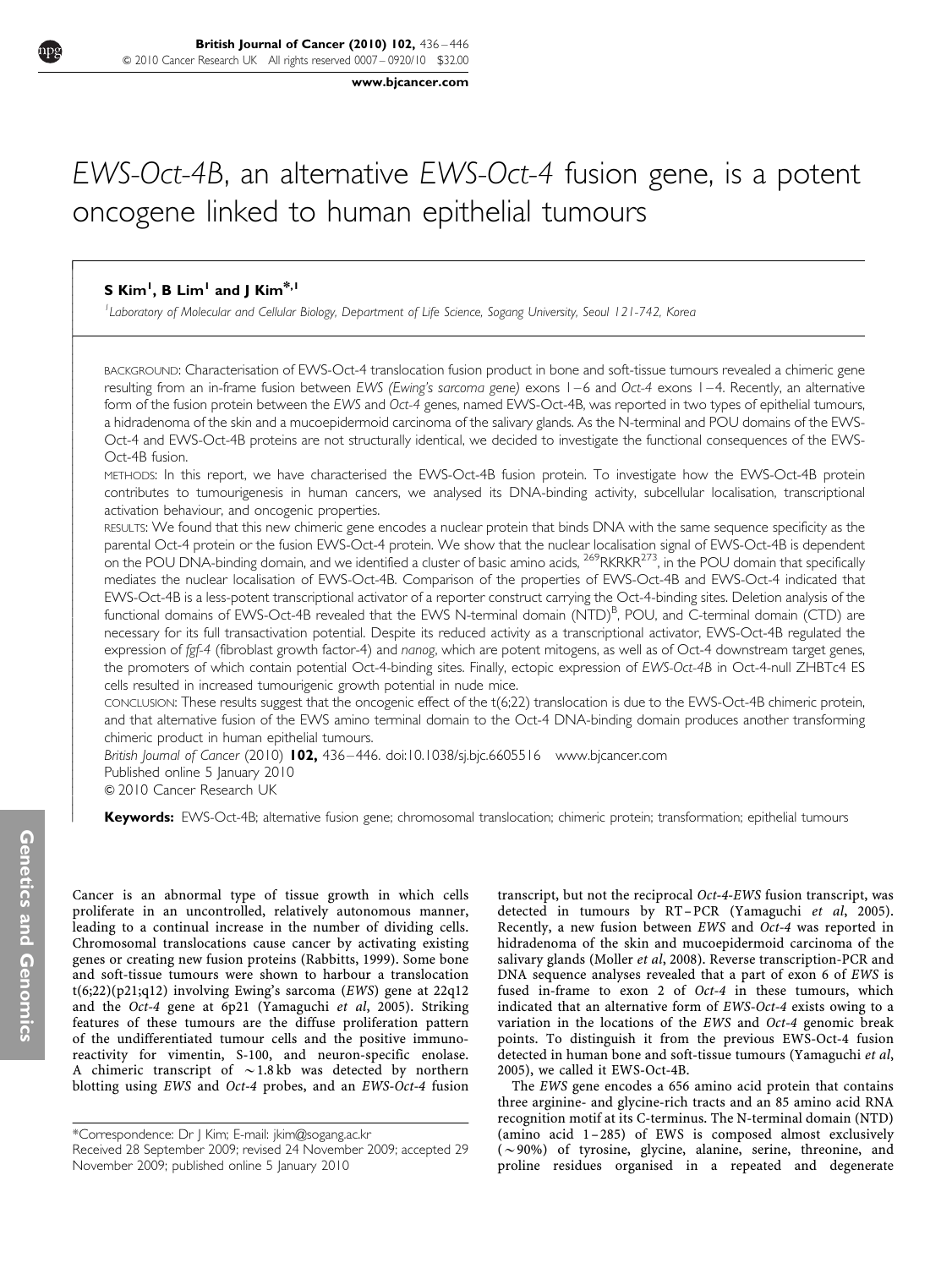polypeptide motif with the consensus, NSYGQQS. This domain has weak homology to the C-terminal region of eukaryotic RNA polymerase II ([Delattre](#page-9-0) et al, 1992). The EWS gene is involved in several tumour-related translocations, which generate fusions with genes for putative transcription factors [\(Kim and Pelletier, 1999](#page-9-0)). In each case, the translocation produces chimeric molecules containing the NTD of EWS fused to the DNA-binding domain of the partner protein. The C-terminal fusion partners are cellular transcription factors that contribute a sequence-specific DNA-binding domain, which determines the tumour phenotype ([Lee, 2007\)](#page-9-0). The highly tissue-restricted expression of the fusion partners contrasts with that of the native EWS gene, which is expressed ubiquitously at high levels. The EWS promoter drives the expression of EWS fusion proteins directly in human cancers owing to the genomic structure of the EWS chimeras (Lin et al[, 1999](#page-9-0)).

Oct-4, also referred to as Oct-3, is a transcriptional regulator of genes involved in maintaining the undifferentiated pluripotent state, and may prevent the expression of genes activated during differentiation [\(Brehm](#page-9-0) et al, 1997). It functions as a master switch during differentiation by regulating gene expression in pluripotent cells, or in cells that can develop pluripotent potential [\(Ovitt and](#page-10-0) [Scholer, 1998](#page-10-0); [Pesce and Scholer, 2001\)](#page-10-0). In addition, Oct-4 is a key factor in the genesis of human testicular germ cell tumours (TGCTs) ([Gidekel](#page-9-0) et al, 2003; [Looijenga](#page-9-0) et al, 2003). Human TGCTs are the most common malignancy in adolescent and young adult Caucasian males, and are the cause of one in seven deaths in this group [\(Oliver, 1999](#page-10-0); [Hellerstedt and Pienta, 2003\)](#page-9-0). The Oct-4 transcript is consistently detected in a specific set of human TGCTs found in adolescents and young adults, namely, seminomas and embryonal carcinomas [\(Palumbo](#page-10-0) et al, 2002). In addition, the precursor lesions of human TGCT, known as carcinoma in situ, also express Oct-4 [\(Palumbo](#page-10-0) et al, 2002). Expression of Oct-4 has also been reported in human primary breast carcinomas, human breast cancer cell lines, and other types of carcinoma cell lines, suggesting that its involvement in tumourigenesis may be related to the upregulation of its downstream target genes (Jin et al[, 1999;](#page-9-0) [Monk and Holding, 2001](#page-10-0); [Gidekel](#page-9-0) et al, 2003; Wang et al[, 2003\)](#page-10-0). Consistent with these findings, Oct-4 expression in a heterologous cell system transformed nontumourigenic cells and produced tumours in nude mice. Activation of Oct-4 in adult mice using a doxycycline-dependent expression system resulted in dysplastic growth of epithelial tissues that are dependent on continuous Oct-4 expression ([Hochedlinger](#page-9-0) et al, 2005). In addition, Oct-4 is involved in the reprogramming of mouse and human somatic cells to the pluripotent state [\(Takahashi and Yamanaka, 2006](#page-10-0); [Okita](#page-10-0) et al[, 2007; Takahashi](#page-10-0) et al, 2007; Wernig et al[, 2007, 2008](#page-10-0); [Aasen](#page-9-0) et al[, 2008; Dimos](#page-9-0) et al, 2008; [Hockemeyer](#page-9-0) et al, 2008; [Lowry](#page-9-0) et al, [2008](#page-9-0); [Maherali](#page-10-0) et al, 2008; [Nakagawa](#page-10-0) et al, 2008; Park [et al](#page-10-0), [2008a, b\)](#page-10-0), suggesting that induced pluripotent stem cells, derived from somatic cells of patients, represent a powerful tool for use in replacement therapies ([Soldner](#page-10-0) et al, 2009).

To investigate how the recently identified EWS-Oct-4B protein contributes to tumourigenesis in two types of human epithelial tumours, namely, hidradenoma of the skin and mucoepidermoid carcinoma of the salivary glands, we analysed its transcriptional activation behaviour and oncogenic properties. We found that it is a nuclear protein that binds DNA with a sequence specificity indistinguishable from that of the parental Oct-4 or the chimeric EWS-Oct-4 proteins. The nuclear localisation signal (NLS) of EWS-Oct-4B was dependent on the POU DNA-binding domain, and we identified a cluster of basic amino acids, <sup>269</sup>RKRKR<sup>273</sup>, in the POU domain that specifically mediates the nuclear localisation of EWS-Oct-4B. When we compared transactivation of reporter constructs carrying Oct-4-binding sites by the different EWS-Oct-4 proteins, EWS-Oct-4B was a less-potent transcriptional activator than EWS-Oct-4. Results from deletion analysis also suggested that several functional domains of EWS-Oct-4B are necessary for it to achieve its full activation potential. However, although EWS-Oct-4B is a Characterisation of EWS-Oct-4B S Kim et al



less-potent transcriptional activator than EWS-Oct-4, it functions as a dominantly acting oncogene, as measured by the activation of oncogenic Oct-4 downstream target genes and tumour formation in nude mice. These data indicate that EWS-Oct-4B may have a critical role in the formation of human epithelial tumours by activating the transcription of Oct-4 target genes.

# MATERIALS AND METHODS

# Molecular cloning

To generate pcDNA3/Flag-EWS-Oct-4B, we used the QuikChange site-directed mutagenesis kit (Stratagene, La Jolla, CA, USA), the mutagenic primer set 5'-EOB (5'-AACTACAGTTATCCCCAGTCCC AGGACATCAAAGCTC-3') and 3'-EOB (5'-ACGTTTGATGTCC TGGGACTGGGGATAACTGTAGTTAC-3'), and pKSII/Flag-EWS-Oct-4 (Lee et al[, 2007](#page-9-0)) as a template to construct pKSII/Flag-EWS-Oct-4B. Then, pKSII/Flag-EWS-Oct-4B was digested with EcoRI and HindIII and cloned into the corresponding sites of the pcDNA3 vector (Invitrogen Molecular Probes, Carlsbad, USA).

The GST-EGFP-EWS-Oct-4B deletion mutants were generated as follows: (A) pGST-EGFP, details on the construction of pGST-EGFP have been previously reported (Kim et al[, 2008\)](#page-9-0); (B) pGST-EGFP/EWS (NTD)<sup>B</sup>, an EWS (NTD)<sup>B</sup> fragment was amplified from pcDNA3/EWS-Oct-4B by PCR using primers 5'-GST-EGFP-EWS(N) (5'-GATCGGATCCAGCGTCCACGGATTACAG-3'; BamHI site underlined) and 3'-GST-EGFP-EWS(N) (5'-GATCGGATCC AGCTGGGGATAACTGTAG-3'; BamHI site underlined), digested with BamHI, and cloned into the corresponding site of the pGST-EGFP vector to generate pGST-EGFP/EWS (NTD)<sup>B</sup>; (C)  $_{\rm pGST\text{-}EGFP/POU}^{\rm B}$ , a POU<sup>B</sup> fragment was amplified from pcDNA3/ EWS-Oct-4B by PCR using primers 5'-GST-EGFP-POU (5'-GATC GGATCCATCCCAGGACATCAAAGC-3'; BamHI site underlined) and 3'-GST-EGFP-POU (5'-GATCGGATCCAGGCTTGATCGCTTG CCC-3'; BamHI site underlined), digested with BamHI, and cloned into the corresponding site of the pGST-EGFP vector to generate pGST-EGFP/POU<sup>B</sup>; (D) pGST-EGFP-POU<sup>B</sup> (LILIL), pcDNA3/EWS-Oct-4B (LILIL), in which amino acids  $^{269}$ RKRKR<sup>273</sup> were substituted with <sup>269</sup>LILIL<sup>273</sup>, was generated using the QuikChange sitedirected mutagenesis kit (Stratagene) and the mutagenic primer set 5'-mNLS (5'-CCCTCGTGCAGGCCCTAATCCTAATCCTAACC AGTATCGAGAAC-3') and 3'-mNLS (5'-GTTCTCGATACTGGTTA GGATTAGGATTAGGGCCTGCACGAGGG-3'). To construct pGST-EGFP/POU<sup>B</sup> (LILIL), POU<sup>B</sup> (LILIL) was amplified from pcDNA3/  $EWS-Oct-4B$  (LILIL) by PCR using primers  $5^7$ -GST-EGFP-POU and 3'-GST-EGFP-POU, digested with BamHI, and cloned into the corresponding site of pGST-EGFP; (E) pGST-EGFP/CTD, a Cterminal domain (CTD) fragment was amplified from pcDNA3/ EWS-Oct-4B by PCR using primers 5'-GST-EGFP-CTD (5'-GATC GGATCCAAGCGACTATGCACAACG-3'; BamHI site underlined) and 3'-GST-EGFP-CTD (5'-GATCGGATCCAGGTTTGAATGCATG GGA-3'; BamHI site underlined), digested with BamHI, and cloned into the corresponding site of the pGST-EGFP vector to generate pGST-EGFP/CTD.

To construct pGAL4-EWS (NTD), an EWS fragment (amino acid 1 –193) was amplified from pcDNA3/Flag-EWS-Oct-4 by PCR using primers 5'-E-OFlagEcoRI (5'-GATCGAATTCATGGATTA-CAAGGATGAC-3'; EcoRI site underlined) and 3'-EWSBamHI (5'-GATCGGATCCTAGGTAGGAGGGTAGGATGG-3'; BamHI site underlined), digested with EcoRI and BamHI, and cloned into the corresponding sites of the pM vector (Clontech Laboratories, Mountain View, CA, USA). To construct pGAL4-EWS (NTD)<sup>B</sup>, an EWS fragment (amino acid 1 –174) was amplified from pcDNA3/ Flag-EWS-Oct-4 by PCR using primers 5'-E-OFlagEcoRI and 3'-EWS(B)BamHI (5'-GATCGGATCCCTGGGGATAACTGTAGTT-3'; BamHI site underlined), digested with EcoRI and BamHI, and cloned into the corresponding sites of the pM vector.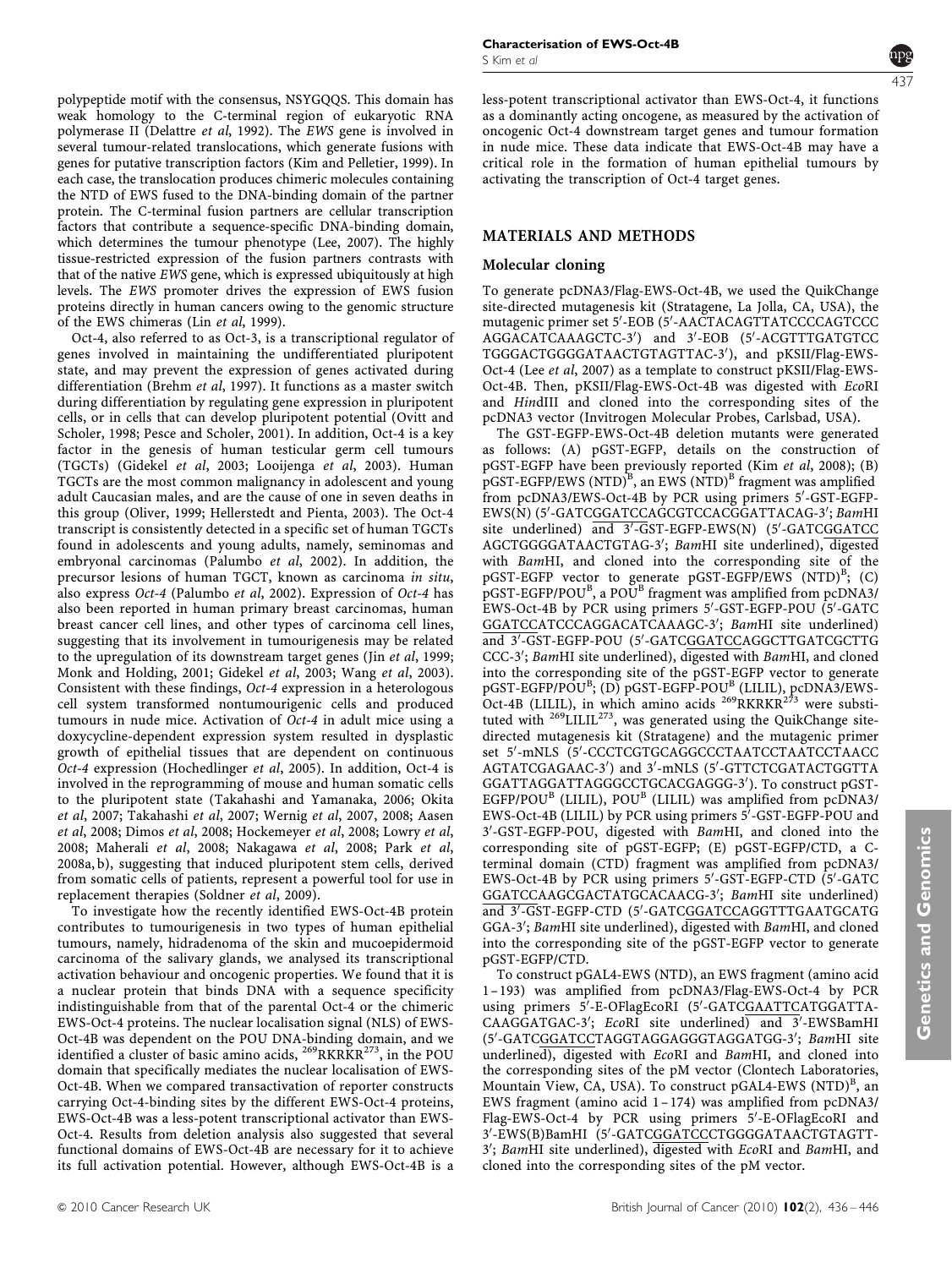<span id="page-2-0"></span>438

The pcDNA3/Flag-EWS-Oct-4B deletion mutants were generated as follows: (A)  $pc\overline{DNA3/Flag-EWS-Oct-4B}$  ( $\Delta EWS$ ), a Flag-EWS-Oct-4B ( $\triangle EWS$ ) fragment was amplified from pKSII/Flag-EWS-Oct-4B by PCR using primers 5'-FlagOct-4BPOU (5'-GATCAA GCTTATGGATTACAAGGATGACGACGATAAGTCCCAGGACATCA AAGCTC-3'; HindIII site underlined) and 3'-EOEcoRI (5'-GATCG AATTCTCAGTTTGAATGCATGGG-3'; EcoRI site underlined), digested with HindIII and EcoRI, and cloned into the corresponding sites of the pcDNA3 vector to generate pcDNA3/Flag-EWS-Oct-4B ( $\Delta$ EWS); (B) pcDNA3/Flag-EWS-Oct-4B ( $\Delta$ CTD), a Flag-EWS-Oct-4B  $(\Delta CTD)$  fragment was amplified from pKSII/Flag-EWS-Oct-4B by PCR using primers 5'-BamHIFlagE-O (5'-GATCGGATCCATGGATTA CAAGGATGAC-3'; BamHI site underlined) and 3'-hOct3A-867EcoRI (5'-GATCGAATTCGCTTGATCGCTTGCCCTT-3'; EcoRI site underlined), digested with BamHI and EcoRI, and cloned into the corresponding sites of the pcDNA3 vector to generate pcDNA3/ Flag-EWS-Oct-4B (ΔCTD); (C) pcDNA3/Flag-EWS-Oct-4B (V313P), pCAG-IP/EWS-Oct-4 (V351P) (Kim et al[, 2009\)](#page-9-0) was digested with EcoNI to isolate an EcoNI-V313P-EcoNI fragment. Then, pcDNA3/ Flag-EWS-Oct-4B was digested with EcoNI to generate pcDNA3/Flag- $EWS-Oct-4B$  ( $\triangle EcoNI$ ), and  $pcDNA3/Flag-EWS-Oct-4B$  ( $\triangle EcoNI$ ) was ligated with the EcoNI-V313P-EcoNI fragment to generate pcDNA3/Flag-EWS-Oct-4B (V313P).

Construct pCAG-IP/EGFP has been described previously ([Lee](#page-9-0) et al[, 2006](#page-9-0)). To create pCAG-IP/EWS-Oct-4B-EGFP, EWS-Oct-4B was amplified from pcDNA3/Flag-EWS-Oct-4B by PCR using primers 5'-BamHIFlagE-O (5'-GATCGGATCCATGGATTACAAGG ATGAC-3', BamHI site underlined) and 3'-hOct4CTDGFP (5'-GAT CGGATCCGCTCCGTTTGAATGCATGGG-3', BamHI site underlined). The PCR product was digested with BamHI and cloned into the same sites of the pEGFP (N1) vector (Clontech Laboratories) to generate pEGFP(N1)-EWS-Oct-4B. To construct pCAG-IP/EWS-Oct-4B-EGFP, the blunted HindIII (repaired with the Klenow fragment) and NotI fragments of pEGFP(N1)-EWS-Oct-4B were subcloned into the blunted XhoI (repaired with the Klenow fragment) and NotI sites of the pCAG-IP vector.

# Electrophoretic mobility shift assays

Probes (5'-GGCACTTCACTAGCATAACAATGAGGGCTC-3' and 5'-GAGCCCTCATTGTTATGCTAGTGAAGTGCC-3'; underlines indicate the Oct-4 recognition site) for electrophoretic mobility shift assays (EMSAs) were prepared from synthetic oligonucleotides for which the sequences have been described previously [\(Nishimoto](#page-10-0) et al[, 1999](#page-10-0)). The probe was prepared by end-labelling annealed complementary oligonucleotides with  $[\gamma^{-32}P]$  ATP using T4 polynucleotide kinase. The DNA-binding reactions were performed using purified glutathione-S-transferase (GST), GST-EWS-Oct-4, or GST-EWS-Oct-4B proteins for 30 min at  $4^{\circ}$ C in binding buffer containing 10 mm Tris-HCl (pH 8.0), 40 mm KCl, 6% glycerol, 1 mm DTT, 0.05% NP-40, and  $10 \text{ ng } \mu l^{-1}$  of poly (dI dC) (dI dC). After binding, the reaction mixtures were run on 4% polyacrylamide gels (acrylamide/bisacrylamide ratio. 37 : 1) in  $0.5 \times$  TBE (44.5 mM Tris-HCl, 44.5 mM boric acid, 1 mM EDTA) buffer at 150 V for  $2-3h$  at 4°C. The gels were dried and exposed to Kodak X-Omat film (Kodak, Rochester, MN, USA) at -70°C, using an intensifying screen.

# Transfection, subcellular localisation, and reporter gene assays

Subcellular localisation experiments were performed as previously described (Kim et al[, 2008\)](#page-9-0). Briefly, to examine the localisation of the EWS-Oct-4B-EGFP or GST-EGFP fusion proteins of the EWS-Oct-4B truncation mutants, cells were transfected with pEGFP, pEWS-Oct-4B-EGFP, pGST-EGFP, pGST-EGFP/EWS  $(NTD)^B$ , pGST-EGFP/POU<sup>B</sup>, pGST-EGFP/POU<sup>B</sup> (LILIL), or pGST-EGFP/CTD using the VivaMagic reagent (Vivagen, Seoul, Korea),



Figure I Structural comparison of EWS-Oct-4 alternative forms. Two different forms of the EWS-Oct-4 protein (EWS-Oct-4 and EWS-Oct-4B) and the human Oct-4 isoforms (Oct-4A and Oct-4B) are represented schematically. Amino acid (aa) positions are indicated above and below the schematic representing the proteins. In the case of EWS-Oct-4, the first 193 aa (residues 1 – 193) of EWS are fused to the truncated coding sequence (residues 123 – 360) of Oct-4A through an additional six aa sequence. This six aa sequence is encoded by the normal intron 6 of EWS in the fusion transcript that lacks the first 122 aa (residues 1 – 122) present in Oct-4A. In contrast, in the case of EWS-Oct-4B, the first 174 aa (residues 1 – 174) of EWS were fused to the POU DNA-binding domain (residues 136–360) of Oct-4A, in which neither the additional six aa sequence nor the N-terminal domain of Oct-4A is retained in EWS-Oct-4B. Functionally important domains of the Oct-4 isoforms and EWS-Oct-4 chimeras are indicated: NTD<sup>A</sup>, the N-terminal domain of human Oct-4A; POU<sup>A</sup>, POU DNÁ-binding domain (total 156 amino acids) of human Oct-4A; CTD, C-terminal domain of Oct-4; NTD<sup>B</sup>, N-terminal domain of human Oct-4B; POU<sup>B</sup>, POU DNA-binding domain (total 154 amino acids) of human Oct-4B; EWS (NTD), EWS N-terminal domain (residues 1–193) of EWS-Oct-4; Extra 6 aa, extra six amino acids; N, truncated N-terminal domain of Oct-4; EWS (NTD)<sup>B</sup>, EWS N-terminal domain (residues 1–174) of EWS-Oct-4B.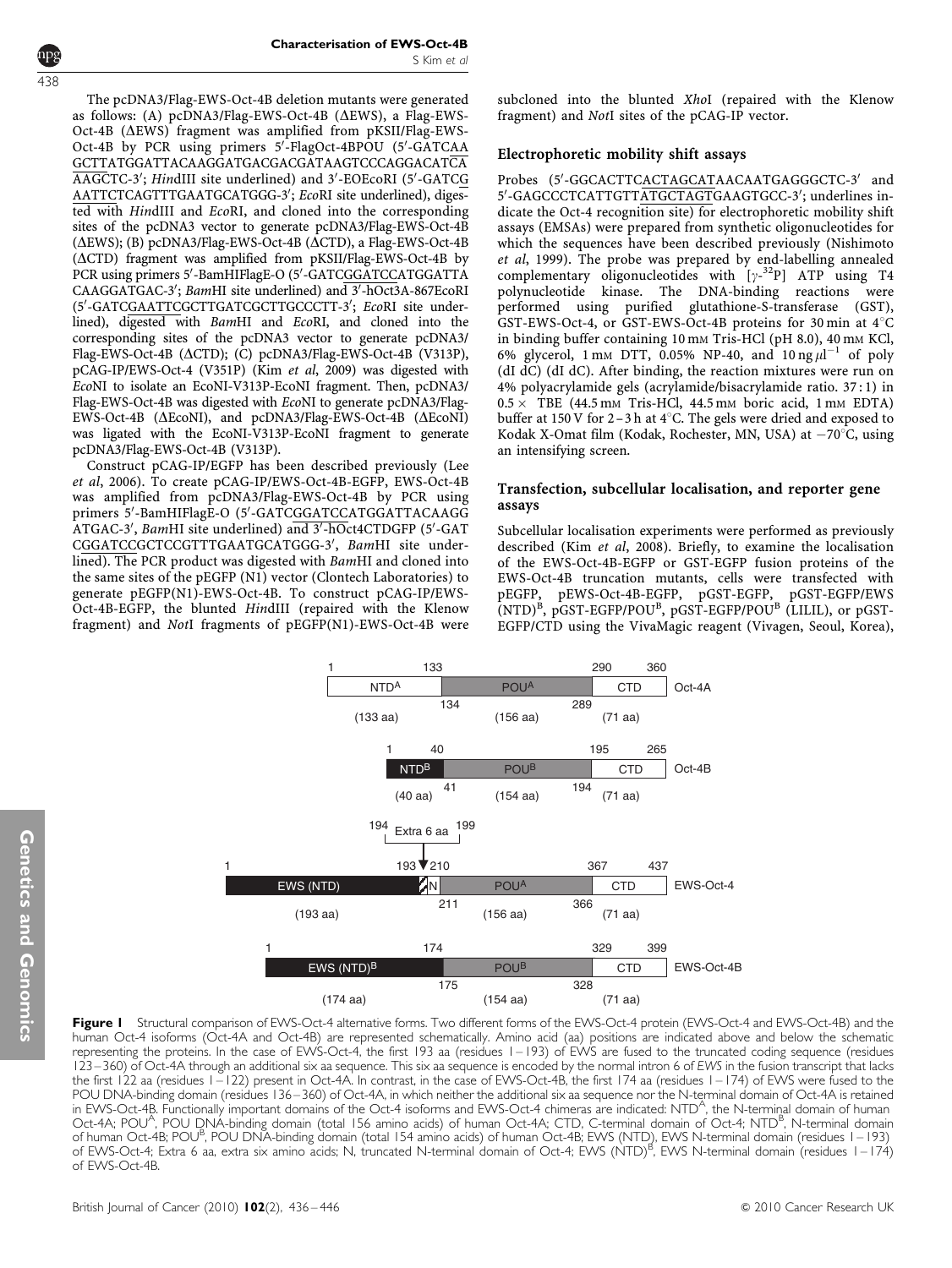<span id="page-3-0"></span>washed in PBS, and then fixed for 10 min at  $-20^{\circ}$ C in a mixture of acetone and methanol  $(1:1, v/v)$ . Coverslips were mounted with 50% glycerol/PBS, and the green fluorescence of EGFP was detected using a fluorescence microscope (IX71, Olympus, Tokyo, Japan) equipped with DP71 digital camera (Olympus). For reporter gene assays, cells were transiently transfected with plasmids by electroporation using the VivaMagic reagent (Vivagen). Luciferase assays were performed with the Dual-luciferase Assay System (Promega, Madison, WI, USA). Renilla luciferase activities were used to normalise transfection efficiencies.

#### Western blot analysis

Western blot analysis was performed using anti-Oct-4 (C-20, Santa Cruz Biotechnology, Santa Cruz, CA, USA), anti-EGFP (Invitrogen Molecular Probes), anti-GST (B-14, Santa Cruz Biotechnology, Santa Cruz, CA, USA), anti-GAL4 (RK5C1, Santa Cruz Biotechnology), anti-Flag (M2, Sigma, St Louis, MO, USA), and anti-GAPDH (V-18, Santa Cruz Biotechnology) antibodies, and reactive bands were detected by chemiluminescence using Western Lightening (PerkinElmer Life Sciences, Boston, MA, USA).

#### Establishment of stable cell lines and tumourigenic assays in nude mice

Details on the construction of ZHBTc4 ES cell line expressing EGFP have been previously reported (Lee et al[, 2006\)](#page-9-0). To generate stably expressing ES cell lines, pCAG-IP/EWS-Oct-4B-EGFP was



linearised with  $PvuI$  and  $10 \mu g$  of each was transfected into ZHBTc4 ES cells  $(4 \times 10^6)$  using the MicroPorator (Digital Bio, Seoul, Korea). At 48 h after electroporation, puromycin (Sigma) was added to a final concentration of  $1 \mu g$  ml<sup>-1</sup> to select clones carrying stably integrated plasmid DNA. After selection of transfected ZHBTc4 cells, monoclonal cell lines were isolated by picking individual puromycin-resistant colonies. Tumourigenic assays were performed in nude mice as previously described [\(Kim](#page-9-0) et al[, 1998a](#page-9-0)). In brief, 5-week-old athymic nude mice (CD1 nu/nu; Charles River, Wilmington, MA, USA) were pre-treated with tetracycline analogue doxycycline  $(10 \mu g \text{ ml}^{-1})$  in their drinking water for 2 weeks before injection. Then,  $0.6 \times 10^7$  cells from each clone in  $100 \mu$ l PBS were injected subcutaneously into nude mice and the mice continued to be exposed to doxycycline. Those mice that developed tumours were killed after 26 days.

# RESULTS

#### Structural features of EWS-Oct-4B

The EWS-Oct-4 chimeric gene was originally isolated from bone and soft-tissue tumours ([Yamaguchi](#page-10-0) et al, 2005). This chimeric gene encodes a protein in which the first 122 amino acids present in the NTD of Oct-4 are replaced by the N-terminal 193 amino acids of EWS through an additional six amino acid sequence encoded by the normal intron 6 of EWS ([Figure 1\)](#page-2-0). Recently, a different type of EWS-Oct-4 chimeric transcript, EWS-Oct-4B, was isolated in a hidradenoma of the skin and a mucoepidermoid





Figure 2 Mapping of the nuclear localisation signal of EWS-Oct-4B to the POU<sup>B</sup> DNA-binding domain. (A) Subcellular localisation of EWS-Oct-4B. Cells (293T) grown on coverslips were transfected with mammalian expression vectors encoding (a) EGFP or (b) EWS-Oct-4B-EGFP. The subcellular localisation of the EWS-Oct-4B protein was determined by monitoring the location of the green fluorescence. (B) Schematic diagram showing EWS-Oct-4B truncation mutants of GST-EGFP fusion proteins. Subcellular localisation of the indicated truncation mutants was determined by monitoring the location of green fluorescence, and is indicated as N (nuclear localisation) or C (cytoplasmic localisation). (C) Subcellular distribution of EWS-Oct-4B deletion mutants. 293T cells were grown on coverslips under low-density conditions and transfected with expression plasmids for the indicated GST-EGFP-EWS-Oct-4B deletion mutants. The cells were fixed with an acetone/methanol mixture and EGFP was analysed by fluorescence microscopy.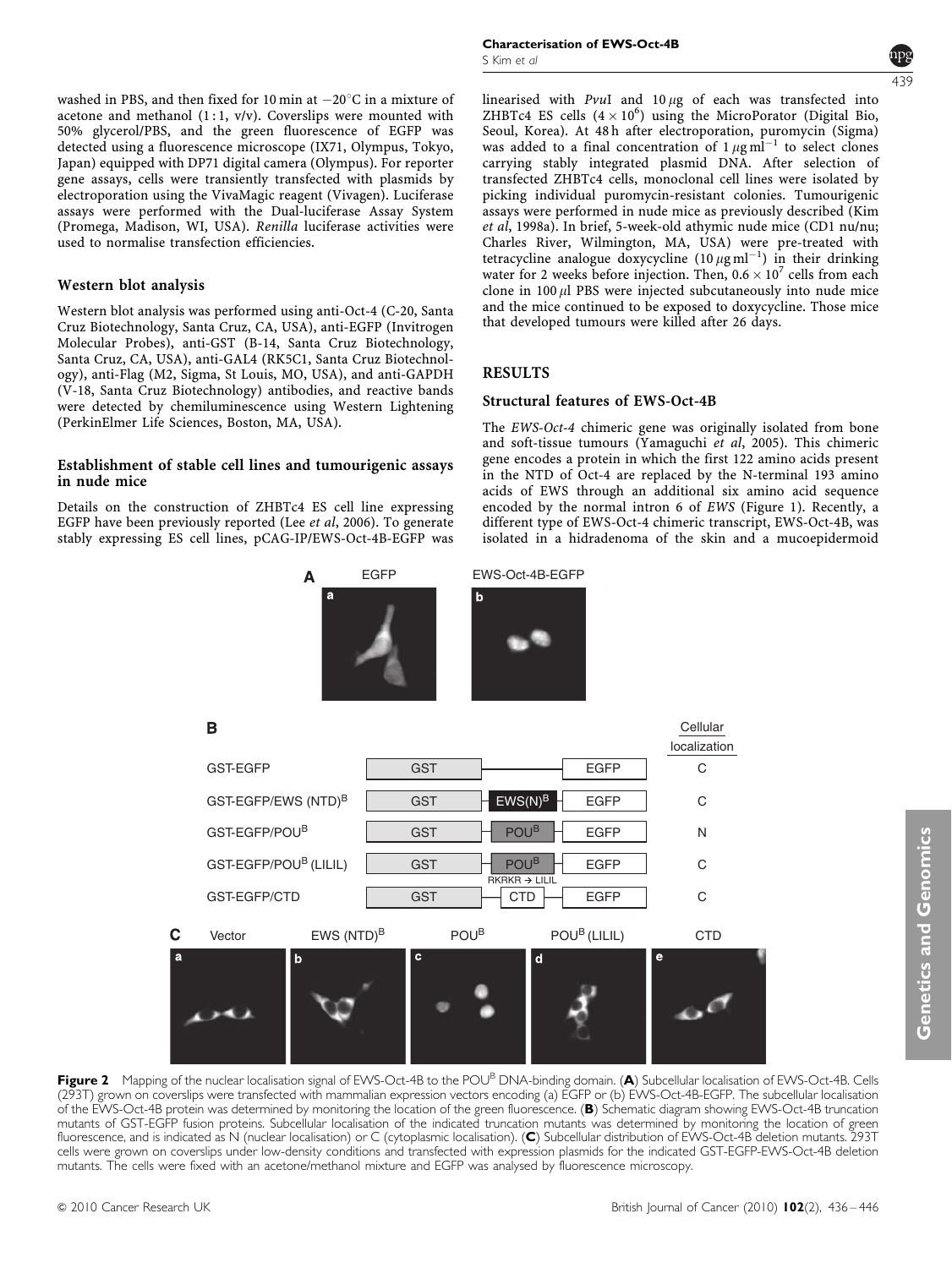<span id="page-4-0"></span>

Characterisation of EWS-Oct-4B S Kim et al

carcinoma of the salivary gland [\(Moller](#page-10-0) et al, 2008). Sequence analysis of the EWS-Oct-4B gene revealed that a part of EWS exon 6 was fused in-frame to exon 2 of Oct-4, but unlike the EWS-Oct-4 fusion found in bone and soft-tissue tumours, neither the additional six amino acid sequence nor the NTD of Oct-4A was retained in the EWS-Oct-4B fusion ([Figure 1\)](#page-2-0). In addition, the POU domain of EWS-Oct-4B (POU<sup>B</sup>, total 154 amino acids) lacks two amino acids of the N-terminal sequence of the EWS-Oct-4 POU domain (POU<sup>A</sup>, total 156 amino acids). As a result of this particular chromosome translocation, the structure of the C-terminal portion of EWS-Oct-4B is more similar to the human Oct-4B isoform than to Oct-4A.

## EWS-Oct-4B is a nuclear protein

We have shown previously that EWS-Oct-4 localises to the nucleus (Lee et al[, 2007\)](#page-9-0). As the structure of EWS-Oct-4B is more similar to human Oct-4B rather than to Oct-4A ([Figure 1\)](#page-2-0), and as Oct-4B is mainly localised to the cytoplasm (Lee et al[, 2006\)](#page-9-0), we decided to investigate the subcellular localisation of EWS-Oct-4B. As a first step, we transfected 293T cells with the pEGFP-N1 vector or with pEWS-Oct-4B-EGFP and carefully monitored the localisation of green fluorescence. In the transiently transfected cells, EGFP-tagged EWS-Oct-4B was clearly localised to the nucleus [\(Figure 2Ab\)](#page-3-0), whereas EGFP alone was found in both the nucleus and cytoplasm [\(Figure 2Aa](#page-3-0)). These data indicate that EWS-Oct-4B is a nuclear protein, unlike human Oct-4B, which is mainly localised to the cytoplasm.

To map the region of EWS-Oct-4B responsible for its nuclear localisation, we generated a set of EWS-Oct-4B deletion mutants ([Figure 2B\)](#page-3-0). Because polypeptides with molecular masses of  $<$ 40 – 50 kDa can passively diffuse into the nucleus ([Breeuwer](#page-9-0) [and Goldfarb, 1990\)](#page-9-0), we fused the isolated functional domains of EWS-Oct-4B to GST and EGFP. The 293T cells were transfected with expression vectors for the GST-EGFP fusion proteins of the EWS-Oct-4B truncation mutants, and the localisation of EGFP was analysed by fluorescence microscopy. GST-EGFP/EWS (NTD)<sup>B</sup> ([Figure 2Cb](#page-3-0)) and CTD ([Figure 2Ce\)](#page-3-0) localised to the cytoplasm, whereas GST-EGFP/POU ([Figure 2Cc\)](#page-3-0) clearly localised to the nucleus. GST-EGFP was used as a control and localised to the cytoplasm of 293T cells [\(Figure 2Ca\)](#page-3-0).

To define NLS further in the POU<sup>B</sup> domain of EWS-Oct-4B, we generated a POU<sup>B</sup> mutant in which several highly conserved basic amino acids,  $^{269}$ RKRKR<sup>273</sup>, were replaced with the  $^{269}$ LILIL<sup>273</sup> sequence using site-directed mutagenesis. This region of basic amino acids was chosen as a putative NLS on the basis of earlier evidence that states that positively charged sequences are good candidates for nuclear targeting signals [\(Dingwall and](#page-9-0) [Laskey, 1991\)](#page-9-0). Consistent with our prediction, the substitution of  $^{269}$ RKRKR $^{273}$  with the  $^{269}$ LILIL<sup>273</sup> sequence resulted in the cyto-plasmic accumulation of GST-EGFP/POU<sup>B</sup> ([Figure 2Cd\)](#page-3-0). This result suggested that this cluster of basic amino acids in the POU<sup>B</sup> domain does indeed function as an NLS of EWS-Oct-4B.

# EWS-Oct-4B is a less-potent transcriptional activator than EWS-Oct-4

To assess the transactivation potential of EWS-Oct-4B, we compared the transcription activities of EWS-Oct-4B and EWS-Oct-4 by cotransfecting their respective expression vectors with a reporter plasmid containing 10 copies of the Oct-4-binding site and a TATA box upstream of the luciferase gene (Lee *et al*[, 2005](#page-9-0)). We also included a control plasmid consisting of a cytomegalovirus-driven Renilla luciferase gene. As shown in Figure 3, cotransfected EWS-Oct-4B caused a 1100-fold increase in reporter expression in 293T cells (Figure 3 top panel, bars 4 and 5) compared with an  $\sim$  2700-fold increase by EWS-Oct-4 (Figure 3 top panel, bars 2 and 3). Our results indicate that EWS-Oct-4B is a less-potent transcriptional activator than EWS-Oct-4. Western



Figure 3 Comparison of transactivation potential by EWS-Oct-4B. Cells (293T) were cotransfected with expression vectors encoding the indicated amounts of EWS-Oct-4 (grey bars) or EWS-Oct-4B (black bars), the pOct- $4(10 \times)$  TATA luc reporter plasmid, and the Renilla luciferase (top panel). Reporter activity was normalised with Renilla luciferase activity to correct for different transfection efficiencies. Fold induction is expressed relative to the empty expression vector. Each transfection was performed at least thrice independently and the mean values are plotted with their standard errors (±s.e., vertical bars). Extracts for luciferase assays were resolved using 12% SDS-PAGE, transferred to a PVDF membrane, and immunoblotted with anti-Oct-4 (C-20) (middle panel) or anti-EGFP (bottom panel) antibodies, as indicated.

blotting of cell extracts from transfected cells showed that increasing amounts of EWS-Oct-4 and EWS-Oct-4B proteins were synthesised in response to increasing amounts of the corresponding plasmids (Figure 3 middle panel). In addition, western blot analysis showed that the difference in transactivation potential between EWS-Oct-4 and EWS-Oct-4B was not due to differences in the amounts of these proteins. The EGFP expression plasmid served as an internal control for monitoring transfection efficiency (Figure 3 bottom panel).

#### EWS-Oct-4B similar to EWS-Oct-4 binds to an Oct-4 consensus sequence

The POU domain of Oct-4 is a conserved DNA-binding domain that binds as a monomer to the octamer sequence motif, 5'-AT GCAAAT-3' ([Botquin](#page-9-0) et al, 1998). Although there is considerable structural similarity between EWS-Oct-4B and EWS-Oct-4 ([Figure 1](#page-2-0)), POU<sup>B</sup>, the DNA-binding domain of EWS-Oct-4B, lacks two amino acids of the N-terminal sequence found in the EWS-Oct-4 POU domain (POU<sup>A</sup>), and the structure of the EWS-Oct-4B C-terminal portion (POU plus CTD) is more similar to that of the Oct-4B isoform than to that of Oct-4A. Interestingly, the Oct-4B isoform does not bind to a probe carrying the Oct-4 consensusbinding sequence, and two separate regions of its NTD are responsible for inhibiting DNA binding (Lee et al[, 2006](#page-9-0)). To determine whether EWS-Oct-4B binds the target sequence of Oct-4, we performed EMSAs. An oligonucleotide containing the consensus Oct-4 DNA-binding sequence [\(Botquin](#page-9-0) et al, 1998)

Genetics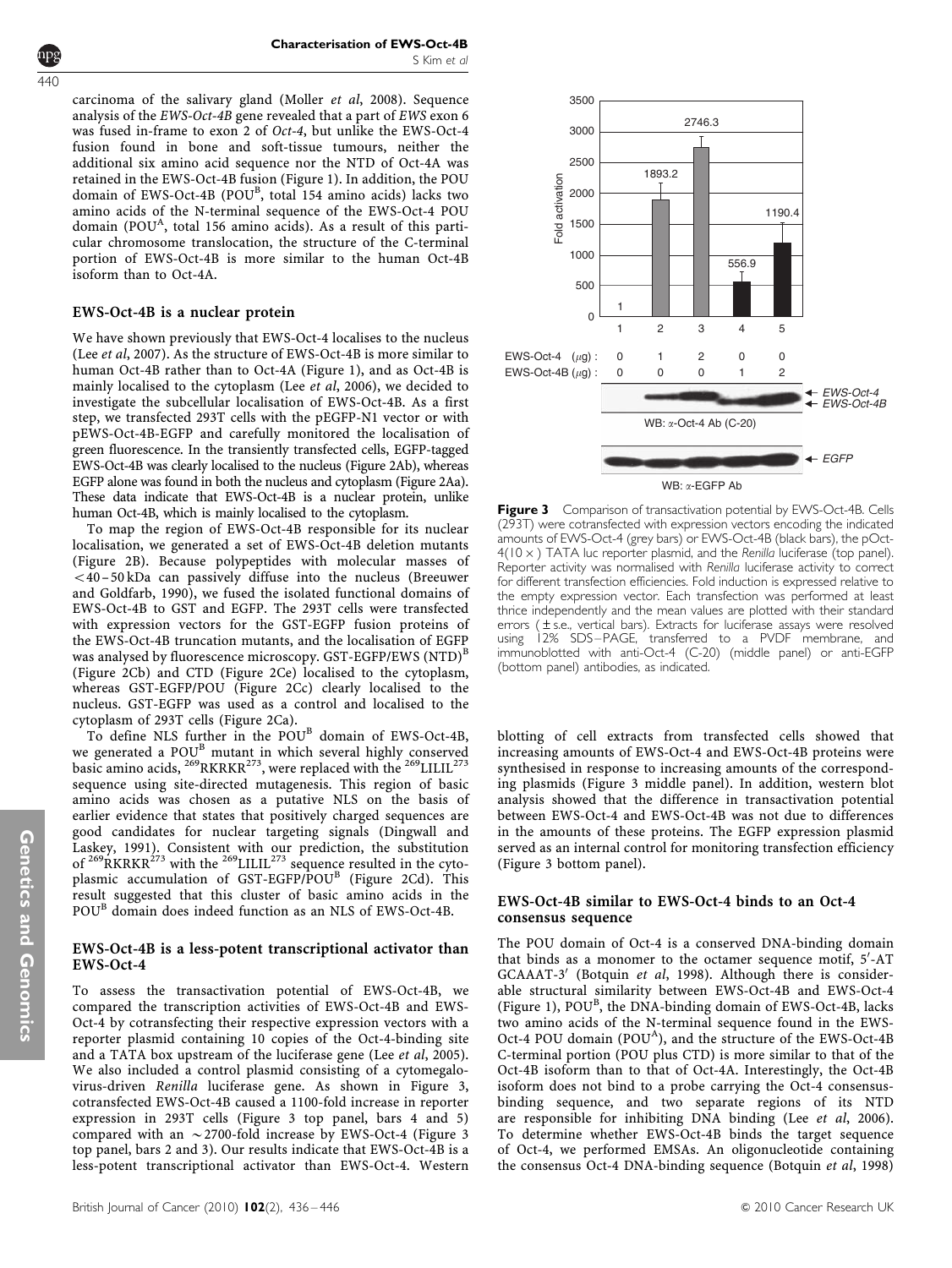<span id="page-5-0"></span>

Figure 4 DNA-binding property of the EWS-Oct-4B chimera. (A) Immunoblot analysis of EWS-Oct-4B and EWS-Oct-4 to quantify GST fusion proteins. The GST-EWS-Oct-4 fusion proteins used in EMSAs were fractionated on 10% SDS-PAGE and visualised by western blotting with an anti-GST antibody (B-14, Santa Cruz Biotechnology). (B) EMSAs of the DNA-binding properties of EWS-Oct-4B and EWS-Oct-4. The EMSAs were performed using recombinant GST (lane 1, 0.15  $\mu$ g; lane 2, 0.45  $\mu$ g; lane 3, 1.35  $\mu$ g), GST-EWS-Oct-4 (lane 4, 0.15  $\mu$ g; lane 5, 0.45  $\mu$ g; lane 6; 1.35  $\mu$ g), or GST-EWS-Oct-4B (lane 7, 0.15  $\mu$ g; lane 8, 0.45  $\mu$ g; lane 9, 1.35  $\mu$ g), and radiolabeled probe, as described in Materials and Methods. The recombinant proteins used in each EMSA are indicated above the gel. Protein –DNA complexes were resolved on non-denaturing 4% polyacrylamide (acrylamide:bisacrylamide ratio,  $37:1$ ) gels run at  $4^{\circ}$ C in  $0.5 \times$  TBE (44.5 mm Tris-HCl, 44.5 mm boric acid, 1 mm EDTA). The positions of free probe and protein –DNA complexes are indicated.

was synthesised and used as target in the binding reactions. Glutathione-S-transferase fusions of EWS-Oct-4B and EWS-Oct-4 were expressed in Escherichia coli, purified, and coupled to glutathione –Sepharose beads. To quantify the amount of each protein used, affinity-purified GST, GST-EWS-Oct-4B, and GST-EWS-Oct-4 proteins were fractionated by SDS – PAGE, transferred to a PVDF membrane, and immunoblotted with an anti-GST antibody (B-14, Santa Cruz Biotechnology) (Figure 4A). Electrophoretic mobility shift assays were then performed by keeping the concentration of the Oct-4 probe constant and varying the amount of input protein. Protein –DNA complexes were formed with both EWS-Oct-4B and EWS-Oct-4 proteins (Figure 4B lanes 4 –6 and 7 – 9), whereas GST alone hardly bound at all (Figure 4A lanes 1 –3). Binding was specific, as these complexes were displaced by a 100 fold excess of cold oligonucleotide containing the Oct-4-binding site, but not by a 100-fold excess of cold mutant oligonucleotide containing a mutant Oct-4-binding sequence that is not recognised by Oct-4 (data not shown). These results indicate that, although EWS-Oct-4B shares its C-terminal portion with the human Oct-4B isoform, the DNA-binding specificity of EWS-Oct-4B resembles that previously defined for Oct-4A.

# EWS  $(NTD)^B$  is a less-potent transcriptional activation domain than EWS (NTD)

Although protein –DNA complexes were formed with both EWS-Oct-4B and EWS-Oct-4 proteins (Figure 4) and both are localised to the nucleus ([Figure 2\)](#page-3-0), EWS-Oct-4B was a less-potent transcriptional activator than EWS-Oct-4 ([Figure 3](#page-4-0)), suggesting that this difference could be due to the differences in their NTD s. To verify this hypothesis, we created fusion proteins in which the A





Figure 5 Transactivation potential of EWS (NTD)<sup>B</sup>. (A) Schematic representation of the GAL4-fusion expression plasmids used in this study. The expression vectors driving the production of GAL4-EWS (NTD) or GAL4-EWS (NTD)<sup>B</sup> are shown. GAL4, GAL4 DNA-binding domain; EWS (NTD), EWS N-terminal domain of EWS-Oct-4; EWS (NTD)<sup>B</sup>, EWS N-terminal domain of EWS-Oct-4B. (B) Comparison of transactivation potential of EWS (NTD)<sup>B</sup>. The reporter plasmid,  $5 \times$  Gal4 TATA luc, was cotransfected with GAL4-EWS (NTD) or GAL4-EWS (NTD)<sup>b</sup> into 293T cells (top panel). Luciferase activity was expressed as fold activation relative to the basal level observed with the reporter plasmid and the GAL4 DNA-binding domain alone (lane 1). Each transfection was performed independently at least thrice and the mean values are plotted with their standard errors  $(\pm$  s.e., vertical bars). Extracts for luciferase assays were resolved using 12% SDS – PAGE, transferred to a PVDF membrane, and immunoblotted with anti-GAL-4 (RK5C1) (middle panel) or anti-EGFP (bottom panel) antibodies as indicated.

GAL4 DNA-binding domain was fused to the EWS (NTD) of EWS-Oct-4 or to the EWS (NTD)<sup>B</sup> of EWS-Oct-4B (Figure 5A). The pG5 luc reporter contains five GAL4 DNA-binding sites upstream of the TATA box and was used as a reporter in these experiments.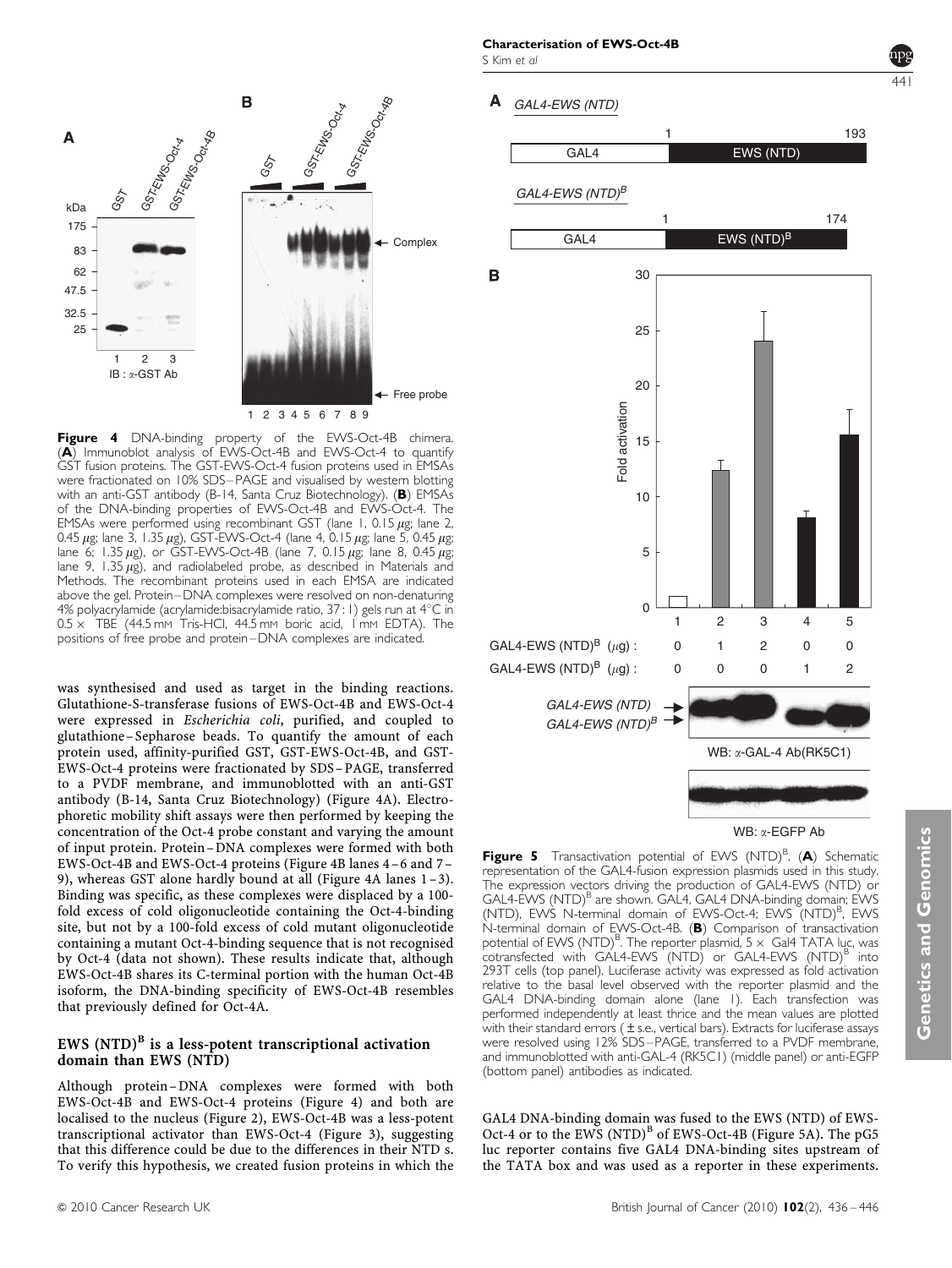442

An expression vector pGAL4 (pM, Clontech Laboratories), which drives the synthesis of only the GAL4 DNA-binding domain, had no significant effect on the level of luciferase produced from pG5 luc when transfected into 293T cells ([Figure 5B,](#page-5-0) lane 1). Interestingly, pGAL4-EWS (NTD) strongly activated luciferase production from pG5 luc by 25-fold [\(Figure 5B](#page-5-0), lane 3), indicating that the EWS (NTD) of the EWS-Oct-4 protein has an intrinsic transcriptional activation property. On the other hand, the EWS  $(NTD)^B$  of EWS-Oct-4B (lane 5) activated luciferase production from pG5 luc by 15-fold when fused to the DNA-binding domain of GAL4. These results show that the EWS  $(NTD)^B$  of EWS-Oct-4B is capable of activating transcription, but is a less potent transactivator than the EWS (NTD) of EWS-Oct-4.

# Multiple domains are important for EWS-Oct-4B function

To define the critical regions within EWS-Oct-4B required for transactivation, we performed transient transfection experiments using flag-tagged EWS-Oct-4B deletions. The structures of the EWS-Oct-4B deletion mutants are shown schematically in Figure 6A. The data in the right panel show that deletion of the EWS (NTD)<sup>B</sup> (named as EWS-Oct-4B ( $\Delta$ EWS)) or a mutation of the POU DNA-binding domain (EWS-Oct-4B (V313P), which harbours a missense mutation in the POU DNA-binding domain converting  $313$ Val to  $313$ Pro) abolished transactivation activity, whereas removal of the CTD of EWS-Oct-4B (EWS-Oct-4B  $(\Delta CTD)$ ) reduced activity. We interpret these results to indicate that EWS  $(NTD)^B$  and CTD, as well as the DNA-binding activity of EWS-Oct-4B, are important for its full transactivation potential. The expression levels of all mutant proteins were examined by western blotting (Figure 6B, top panel). EGFP expression served as an internal control for monitoring transfection efficiency (Figure 6B, bottom panel).

# Regulation of endogenous Oct-4 downstream target genes by EWS-Oct-4B

To determine whether ectopic expression of EWS-Oct-4B could modulate the expression of endogenous Oct-4 downstream target genes such as fibroblast growth factor-4 (fgf-4) ([Ambrosetti](#page-9-0) et al, [1997;](#page-9-0) [Wang](#page-10-0) et al, 2003) and nanog ([Kuroda](#page-9-0) et al, 2005; [Rodda](#page-10-0) et al, [2005\)](#page-10-0), we stably transfected Oct-4-null ZHBTc4 ES cells with pCAG-IP/EGFP and pCAG-IP/EWS-Oct-4B constructs ([Figure 7A](#page-7-0)). We used the ZHBTc4 ES cell line because EWS-Oct-4B-positive human epithelial tumour cell lines or their equivalents are not available. In addition, it was convenient to introduce expression of the EWS-Oct-4B gene ectopically, because both the endogenous alleles of Oct-4 have been inactivated by gene targeting in the ZHBTc4 ES cell line, which also harbours the tetracycline-repressible mouse Oct-4 transgene (Niwa et al[, 2000\)](#page-10-0).

The amount of EWS-Oct-4B protein was determined by western blotting. The stable cell line carrying EWS-Oct-4B produced the EWS-Oct-4B protein as an EGFP fusion form ([Figure 7B,](#page-7-0) lane 2). No EWS-Oct-4B-EGFP protein was detected in the control cell line



Figure 6 Functional regions of EWS-Oct-4B. (A) Transcriptional properties of EWS-Oct-4B deletion mutants. Shown on the left are schematic representations of EWS-Oct-4B deletion constructs. A reporter plasmid, pOct-4(10 x) TATA luc, was cotransfected into 293T cells with various flag-tagged EWS-Oct-4B mutants. Relative transcriptional activation values are shown on the right as mean increases ± s.e. relative to a value of 100% for transfection of EWS-Oct-4B. The results are the means of three independent experiments performed in duplicate. (B) Immunoblot analysis showing expression of the EWS-Oct-4B deletion mutants in transiently transfected cells. Total cell lysates were fractionated by 12% SDS – PAGE and visualised by western blotting with anti-Flag (M2, Sigma, top panel) or anti-EGFP (Invitrogen Molecular Probes, bottom panel) antibodies. The positions of pre-stained molecular weight markers (New England Biolabs, Hitchin, UK) are indicated to the left (kDa). Lane 1, empty vector; lane 2, EWS-Oct-4B; lane 3, EWS-Oct-4B (DEWS); lane 4, EWS-Oct-4 ( $\Delta$ CTD); and lane 5, EWS-Oct-4B (V313P).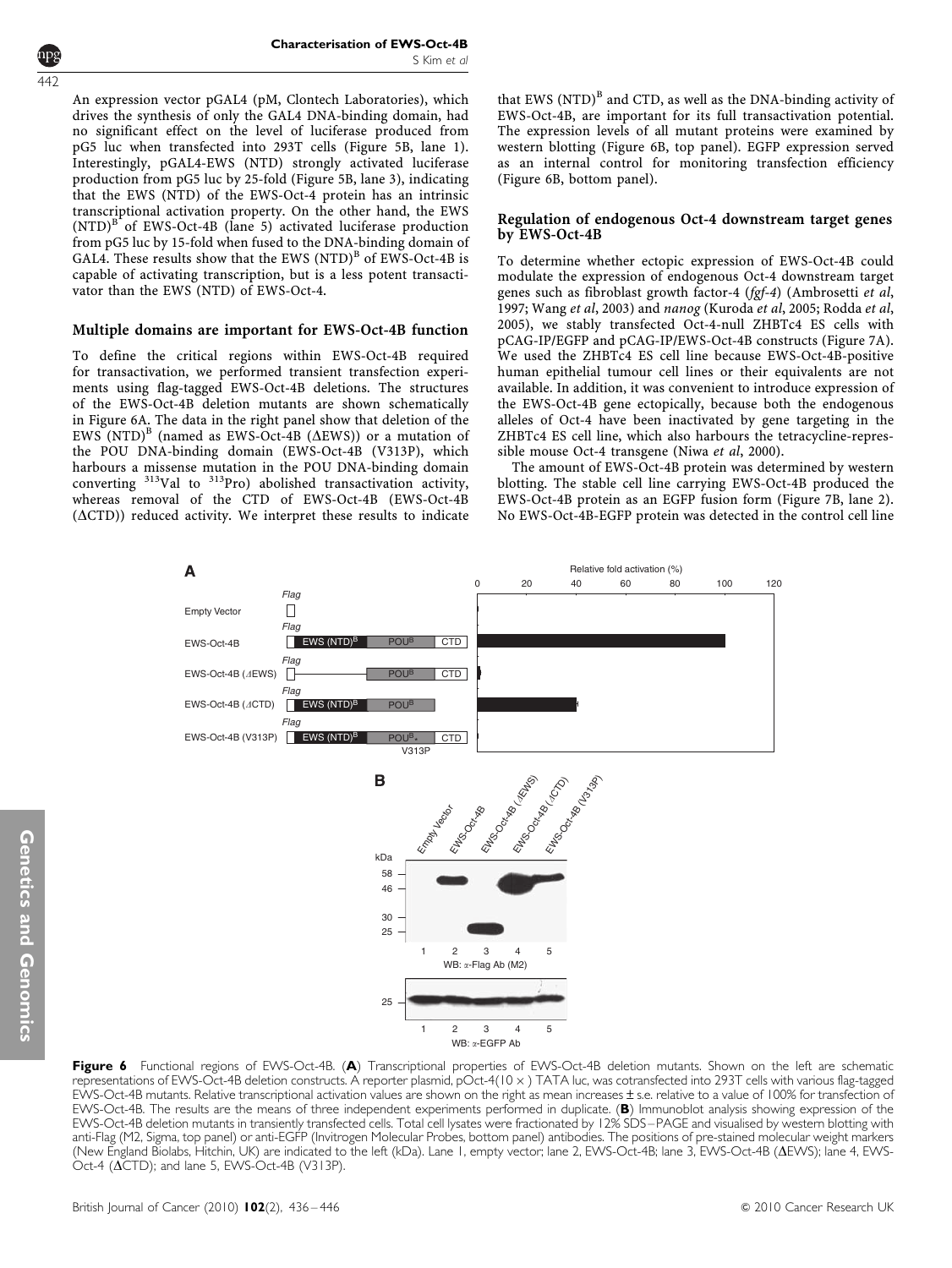<span id="page-7-0"></span>

Figure 7 Transcriptional activation of Oct-4 downstream target genes by EWS-Oct-4B in vivo. (A) Schematic representation of the expression vectors. Expression vector pCAG-IP/EWS-Oct-4B-EGFP corresponds to EWS-Oct-4B fused to EGFP. The pCAG-IP/EGFP expression vector was used as a control. The CAG expression units (CAG) are indicated by shaded boxes, EWS-Oct-4B is represented by an open box, and EGFP is indicated by solid boxes. (B) Immunoblot analysis of EWS-Oct-4B expression in stably transfected ZHBTc4 ES cells. Total cell lysates (60  $\mu$ g protein) were fractionated by 12% SDS-PAGE and visualised by western blotting with anti-EGFP (Invitrogen Molecular Probes, top panel) or anti-GAPDH (V-18, Santa Cruz Biotechnology, lower panel) antibodies. (C) Induction of Oct-4 downstream target genes by EWS-Oct-4B in vivo. Northern blot analyses of fgf-4 and nanog mRNAs were performed in ZHBTc4 ES cells expressing vector (lane 1) or EWS-Oct-4B fusion proteins (lane 2). Total RNA was fractionated on a 6% formaldehyde – 1.5% agarose gel, transferred to a nylon membrane, and probed using mouse fgf-4 (upper panel) or nanog (second panel) cDNAs, as described in Materials and Methods. Ethidium bromide (EtBr) staining of the agarose gel used for northern blotting shows that equal amounts of total RNA were loaded in each lane (lower panel). The stable cell lines from which the total RNAs used in the northern blot analysis were derived are shown above the panel.

(Figure 7B, lane 1). As shown in Figure 7C, expression of fgf-4 and nanog was detected in tetracycline-treated ZHBTc4 ES cells expressing the EWS-Oct-4B chimeric protein (Figure 7C, lane 2), but not in treated cells expressing the EGFP vector alone (Figure 7C, lane 1). Thus, EWS-Oct-4B is capable of activating Oct-4 downstream target genes in vivo.

# ZHBTc4 ES cells harbouring EWS-Oct-4B have tumourigenic growth potential in nude mice

Finally, we examined the ability of the EWS-Oct-4B chimeric protein to induce tumours in nude mice. Nude mice were exposed to the tetracycline analogue, doxycycline, in their drinking water for 2 weeks before injection of EWS-Oct-4B cells, and the exposure was continued thereafter. As shown in [Figure 8,](#page-8-0) all six mice injected with ZHBTc4 cells expressing EWS-Oct-4B developed large tumours within a relatively short latent period, showing that EWS-Oct-4B functions as an oncogene, at least as efficiently as EWS-Oct-4 (Lee et al[, 2007\)](#page-9-0) or Oct-4 ([Gidekel](#page-9-0) et al, 2003). The same results were obtained with two other independent clones of ZHBTc4 cells expressing EWS-Oct-4B (data not shown). These results show that, similar to EWS-Oct-4 (Lee et al[, 2007\)](#page-9-0), overexpression of the EWS-Oct-4B chimeric protein is sufficient to induce tumourigenesis in nude mice.

# DISCUSSION

Chromosome translocation is an important mechanism for creating oncogenes, and is the one that occurs frequently in human neoplasms ([Rabbitts and Stocks, 2003](#page-10-0)). In this report, we have characterised the EWS-Oct-4B fusion protein, an alternative form of fusion between the EWS and Oct-4 genes. This product is produced by chromosome translocation and is found in two types of human epithelial tumours [\(Moller](#page-10-0) et al, 2008). These tumours contain a characteristic t(6;22)(p21;q12) translocation, which results in the fusion of the amino terminal domain of EWS with the carboxy-terminal domain of human Oct-4. Here, we show that the alternative fusion protein, EWS-Oct-4B, is a nuclear protein that binds DNA with a sequence specificity indistinguishable from that of the parental Oct-4 or the original EWS-Oct-4 fusion product. In addition, this fusion gene is another powerful transforming gene, although it encodes a less-potent transcriptional activator than EWS-Oct-4.

The tumourigenic potential of the chimeric EWS-Oct-4B gene product is consistent with the idea that it has a crucial role in the formation of hidradenomas or mucoepidermoid carcinomas in humans. Although the EWS-Oct-4B form is revealed as a lesspotent transcriptional activator than EWS-Oct-4 [\(Figure 3\)](#page-4-0), the efficient and rapid growth of ZHBTc4 ES cells expressing EWS-Oct-4B protein in nude mice indicates that EWS-Oct-4B is also a potent oncogene [\(Figure 8\)](#page-8-0). In human cancer, genes involved in controlling cell proliferation and survival are altered in ways that change either the behaviour or the amounts of proteins they produce. The chromosome rearrangement between EWS and Oct-4 genes suggests the reactivation of silencing Oct-4 gene expression as a form of EWS-Oct-4B fusion. Accumulating evidence shows that anomalous expression of Oct-4 is involved in several human cancers. For example, the introduction of Oct-4 into Swiss 3T3 cells causes their tumourigenic transformation and produces tumours

443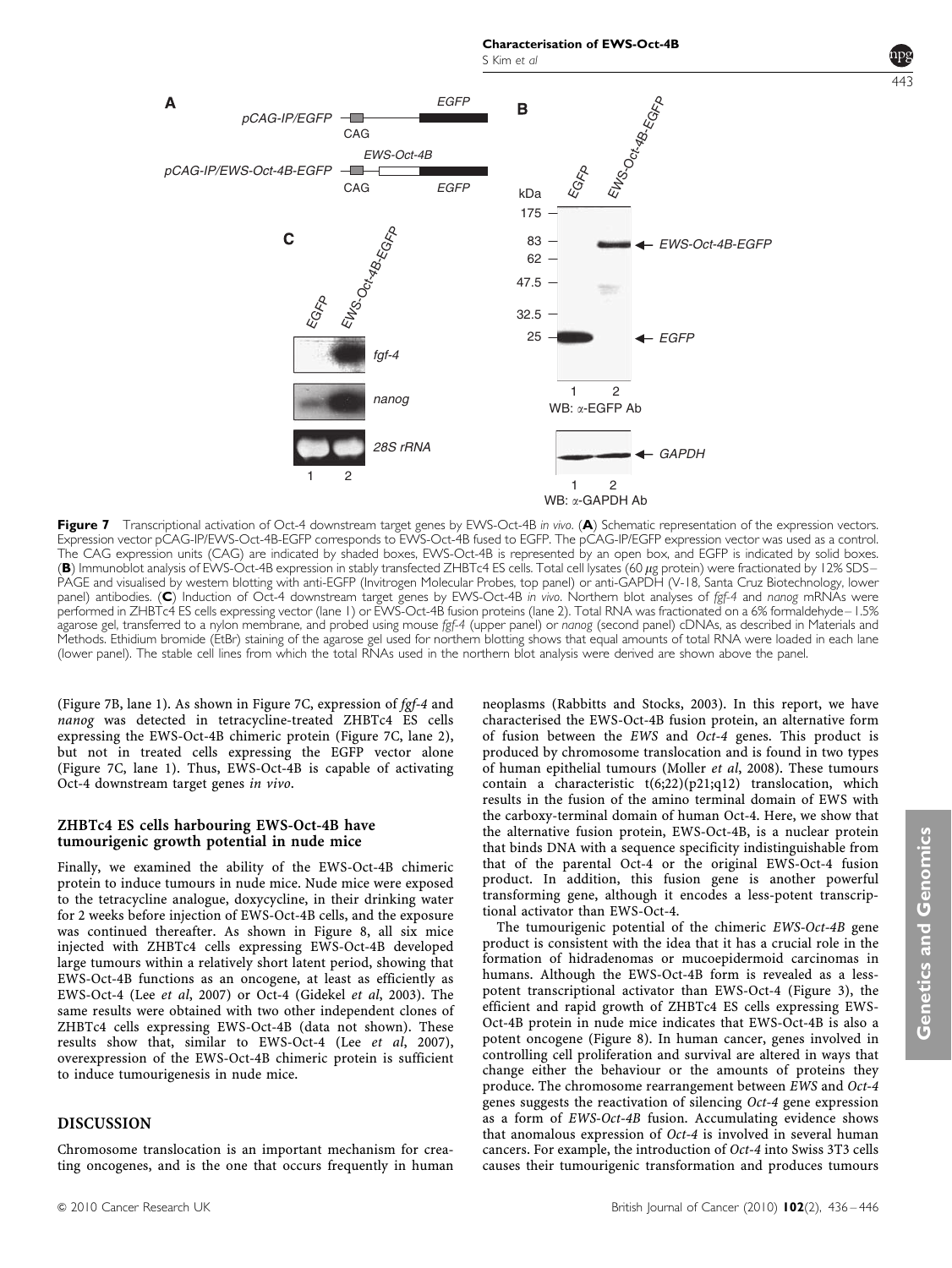<span id="page-8-0"></span>444



Characterisation of EWS-Oct-4B

Figure 8 Characterisation of the effects of ZHBTc ES cells expressing EWS-Oct-4B in nude mice. (A) Effects of EWS-Oct-4B expression on the development of tumours in nude mice. Approximately  $0.6 \times 10^7$  Oct-4-null ZHBTc4 ES cells expressing EWS-Oct-4B-EGFP or EGFP, were suspended in 100  $\mu$ l PBS and injected into 5-week-old Balb/c athymic nude mice. Tumour development was observed and photographs were taken 26 days after injection. (B) Weight of tumours from nude mice injected with Oct-4-null ZHBTc ES cells expressing EWS-Oct-4B. Tumour weight in individual animals was measured at 26 days after injection ( $n = 6$ ) and is plotted as mean increases  $\pm$  s.e.

in nude mice ([Gidekel](#page-9-0) et al, 2003). Furthermore, several groups have reported that *Oct-4* is expressed in human tumours, including testicular germ cell tumours and breast carcinomas, and has a part in human cancer development (Jin et al[, 1999](#page-9-0); [Monk and Holding,](#page-10-0) [2001;](#page-10-0) [Gidekel](#page-9-0) et al, 2003; [Looijenga](#page-9-0) et al, 2003). In addition, the activation of Oct-4 in somatic tissues of adult mice, using a doxycycline-dependent expression system, results in dysplastic growth in epithelial tissues [\(Hochedlinger](#page-9-0) et al, 2005), indicating that abnormal expression of Oct-4 may be the cause of tumourigenesis in somatic tissues.

Alternative splicing of human Oct-4 mRNA gives rise to two different protein isoforms designated as Oct-4A and Oct-4B ([Takeda](#page-10-0) et al, 1992). These isoforms are composed of 360 and 265 amino acids, respectively, of which the 225 amino acids at the carboxy-termini are identical. The CTDs (71 amino acids) of human Oct-4A and Oct-4B are identical, but the Oct-4B POU domain (total 154 amino acids) lacks two amino acids of the N-terminal sequence of the Oct-4A POU domain (total 156 amino acids). Outside these regions, Oct-4B has little similarity to Oct-4A. The C-terminal part of EWS-Oct-4B, isolated in a hidradenoma of the skin and a mucoepidermoid carcinoma of the salivary gland ([Moller](#page-10-0) et al, 2008), was found to be more similar to that of Oct-4B than to that of Oct-4A. Similar to Oct-4B, the POU DNA-binding domain of EWS-Oct-4B lacks two amino acids of the N-terminal sequence of the EWS-Oct-4 POU domain. Interestingly, the human Oct-4B isoform does not bind to DNA carrying the typical Oct-4 consensus-binding sequence, is mainly localised to the cytoplasm, and does not activate transcription from an Oct-4-dependent promoter (Lee et al[, 2006\)](#page-9-0). However, unlike human Oct-4B, EWS-Oct-4B is a nuclear protein [\(Figure 2\)](#page-3-0) that binds DNA with a sequence specificity indistinguishable from that of Oct-4A ([Figure 4\)](#page-5-0) and shows a potent transcriptional activation potential ([Figures 3 and 7\)](#page-4-0). Therefore, our data imply that the DNA-binding and transactivation properties of EWS-Oct-4B and Oct-4B differ, although there are structural similarities between these two proteins.

Although the DNA-binding specificity of EWS-Oct-4B resembles that previously defined for EWS-Oct-4 [\(Figure 4\)](#page-5-0), we show that EWS-Oct-4B is a less-potent transactivator than EWS-Oct-4 ([Figure 3\)](#page-4-0). According to our previous report, the EWS NTD of EWS-Oct-4 contributes to its transcriptional activation function by providing a novel activation domain (Lee et al[, 2007\)](#page-9-0), which suggests that the difference in transactivation potential between EWS-Oct-4B and EWS-Oct-4 could be due to differences in their EWS NTDs. Consistent with this hypothesis, the EWS  $(NTD)^B$  of EWS-Oct-4B was capable of activating transcription, but was a less-potent transactivator than the EWS (NTD) of the EWS-Oct-4 fusion protein ([Figure 5](#page-5-0)). The EWS NTD contains a large number of tyrosine, glutamine, alanine, serine, threonine, glycine, and proline residues, some of which are organised in a repeated and degenerate peptide motif with a frequently recurring serine – tyrosine dipeptide (NSYGQQS) that shares homology with the CTD of the large subunit of eukaryotic RNA polymerase II ([Delattre](#page-9-0) et al[, 1992\)](#page-9-0). The amino acid sequence of the EWS (NTD) does not suggest any particular discrete region that might be important for transcriptional activation (Kim et al[, 1998b\)](#page-9-0); thus, it may be possible that the entire EWS (NTD) is necessary for its full transactivation potential.

It remains to be determined whether the structural differences between EWS-Oct-4B and EWS-Oct-4 are clinically significant in human cancer. In the case of Ewing's sarcoma, there are up to 18 possible types of in-frame EWS-Fli-1 fusion transcripts and most of these isotypes have been observed in vivo ([Zucman](#page-10-0) et al, 1993). Interestingly, regardless of tumour site, stage, or size, the survival rate of Ewing's sarcoma patients with type I EWS-Fli-1 fusion is markedly better than those in whom Ewing's sarcoma carries other types of EWS-Fli-1 fusions [\(Zoubek](#page-10-0) et al, 1996; [de Alava](#page-9-0) et al, [1998;](#page-9-0) Lin et al[, 1999](#page-9-0)). Although we have shown that EWS-Oct-4B regulates the expression of  $\bar{f}gf-4$  and nanog, which are known potent mitogens [\(Figure 7\)](#page-7-0), it remains to be seen whether the activation of fgf-4 or nanog through EWS-Oct-4B is sufficient to produce the neoplastic phenotype found in the two types of epithelial tumours, hidradenoma of the skin and mucoepidermoid carcinoma of salivary glands. The functional characterisations of both EWS-Oct-4 and EWS-Oct-4B isoforms in human cancers should be of potential medical interest.

Recently, it was reported that abnormal expression of the EWS-Oct-4 chimera by chromosomal translocation induces an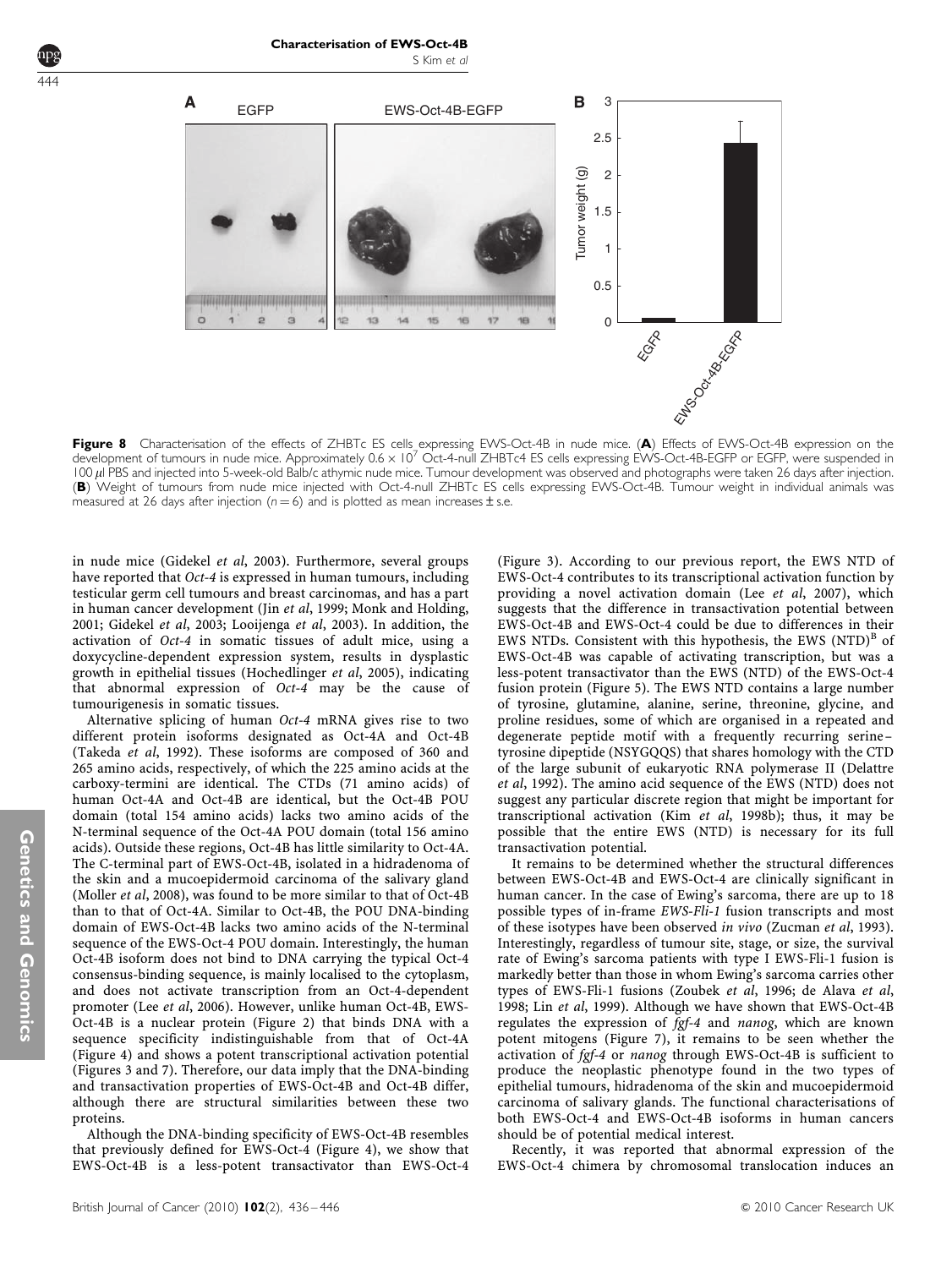<span id="page-9-0"></span>incomplete mesenchymal-to-embryonic transition [\(Makino](#page-10-0) et al, [2009](#page-10-0)). Because EWS-Oct-4 is a nuclear protein that binds DNA with a sequence specificity indistinguishable from that of the parental Oct-4 protein (Lee et al, 2007), and because ectopic expression of Oct-4 also causes dysplasia by inhibiting progenitor cell differentiation (Hochedlinger et al, 2005), it seems reasonable to speculate that the fusion of EWS NTD to the Oct-4 DNA-binding domain may produce a transforming chimeric product that inhibits cellular differentiation. Despite its reduced activity as a transcriptional activator, EWS-Oct-4B also regulated Oct-4 downstream target genes the promoters of which contain potential Oct-4-binding sites [\(Figure 7](#page-7-0)). Because the properties of EWS-Oct-4B are very similar to those of EWS-Oct-4, it would be interesting to investigate whether abnormal expression of EWS-Oct-4B in two types of epithelial tumours, hidradenoma of the skin and mucoepidermoid carcinoma of salivary glands, also contributes to the induction of the incomplete embryonic transition.

In conclusion, this study provides evidence that the EWS-Oct-4B fusion protein is an oncogene and that it is necessary for tumourigenesis. On the basis of our findings, we suggest that additional genes may cooperate with EWS-Oct-4 or be required for tumour progression. Although EWS-Oct-4B is a less-potent transactivator than EWS-Oct-4, it probably contributes to oncogenesis by

# REFERENCES

- Aasen T, Raya A, Barrero MJ, Garreta E, Consiglio A, Gonzalez F, Vassena R, Bilic J, Pekarik V, Tiscornia G, Edel M, Boue S, Belmonte JC (2008) Efficient and rapid generation of induced pluripotent stem cells from human keratinocytes. Nat Biotechnol 26: 1276 – 1284
- Ambrosetti DC, Basilico C, Dailey L (1997) Synergistic activation of the fibroblast growth factor 4 enhancer by Sox2 and Oct-3 depends on protein-protein interactions facilitated by a specific spatial arrangement of factor binding sites. Mol Cell Biol 17: 6321 – 6329
- Botquin V, Hess H, Fuhrmann G, Anastassiadis C, Gross MK, Vriend G, Scholer HR (1998) New POU dimer configuration mediates antagonistic control of an osteopontin preimplantation enhancer by Oct-4 and Sox-2. Genes Dev 12: 2073 – 2090
- Breeuwer M, Goldfarb DS (1990) Facilitated nuclear transport of histone H1 and other small nucleophilic proteins. Cell 60: 999 – 1008
- Brehm A, Ohbo K, Scholer H (1997) The carboxy-terminal transactivation domain of Oct-4 acquires cell specificity through the POU domain. Mol Cell Biol 17: 154 – 162
- de Alava E, Kawai A, Healey JH, Fligman I, Meyers PA, Huvos AG, Gerald WL, Jhanwar SC, Argani P, Antonescu CR, Pardo-Mindan FJ, Ginsberg J, Womer R, Lawlor ER, Wunder J, Andrulis I, Sorensen PH, Barr FG, Ladanyi M (1998) EWS-FLI1 fusion transcript structure is an independent determinant of prognosis in Ewing's sarcoma. J Clin Oncol 16: 1248 – 1255
- Delattre O, Zucman J, Plougastel B, Desmaze C, Melot T, Peter M, Kovar H, Joubert I, de Jong P, Rouleau G, Aurias A, Thomas G (1992) Gene fusion with an ETS DNA-binding domain caused by chromosome translocation in human tumours. Nature 359: 162 – 165
- Dimos JT, Rodolfa KT, Niakan KK, Weisenthal LM, Mitsumoto H, Chung W, Croft GF, Saphier G, Leibel R, Goland R, Wichterle H, Henderson CE, Eggan K (2008) Induced pluripotent stem cells generated from patients with ALS can be differentiated into motor neurons. Science 321: 1218 – 1221
- Dingwall C, Laskey RA (1991) Nuclear targeting sequences a consensus? Trends Biochem Sci 16: 478 – 481
- Gidekel S, Pizov G, Bergman Y, Pikarsky E (2003) Oct-3/4 is a dosedependent oncogenic fate determinant. Cancer Cell 4: 361 – 370
- Hellerstedt BA, Pienta KJ (2003) Germ cell tumors: review of selected studies from 2002. Curr Opin Oncol 15: 234 – 238
- Hochedlinger K, Yamada Y, Beard C, Jaenisch R (2005) Ectopic expression of Oct-4 blocks progenitor-cell differentiation and causes dysplasia in epithelial tissues. Cell 121: 465 – 477
- Hockemeyer D, Soldner F, Cook EG, Gao Q, Mitalipova M, Jaenisch R (2008) A drug-inducible system for direct reprogramming of human somatic cells to pluripotency. Cell Stem Cell 3: 346 – 353

445

activating key Oct-4 downstream target genes, such as fgf-4 and nanog. It will be interesting to determine which downstream target gene(s) is/are critical for tumourigenesis, and whether EWS-Oct-4B collaborates with this/these gene(s) to generate human epithelial tumours.

#### ACKNOWLEDGEMENTS

We thank Dr Hitoshi Niwa for providing ZHBTc4 ES cells and the pCAG-IP vector. This research was supported by the National Research Foundation of Korea Grant funded by the Korean Government (2009-0073190), by a grant (SC-2211) from the Stem Cell Research Center of the 21st Century Frontier Research Program funded by the Ministry of Education, Science, and Technology, Republic of Korea, and by Priority Research Centers Program through the National Research Foundation of Korea funded by the Ministry of Education, Science, and Technology (2009-0093822). SK and BL were recipients of a research fellowship BK21 from the Ministry of Education, Science, and Technology and JK was a recipient of the SRG program (200811026.1) of Sogang University.

- Jin T, Branch DR, Zhang X, Qi S, Youngson B, Goss PE (1999) Examination of POU homeobox gene expression in human breast cancer cells. Int J Cancer 81: 104 – 112
- Kim J, Lee K, Pelletier J (1998a) The desmoplastic small round cell tumor t(11;22) translocation produces EWS/WT1 isoforms with differing oncogenic properties. Oncogene 16: 1973 – 1979
- Kim J, Lee K, Pelletier J (1998b) The DNA binding domains of the WT1 tumor suppressor gene product and chimeric EWS/WT1 oncoprotein are functionally distinct. Oncogene 16: 1021 – 1030
- Kim J, Pelletier J (1999) Molecular genetics of chromosome translocations involving EWS and related family members. Physiol Genomics 1: 127 – 138
- Kim S, Lee HJ, Jun HJ, Kim J (2008) The hTAF II 68-TEC fusion protein functions as a strong transcriptional activator. Int J Cancer 122: 2446 – 2453
- Kim S, Lee J, Kim JY, Lim B, Shin EK, Han YM, Kim SS, Song JH, Kim J (2009) Mutation in the DNA-binding domain of the EWS-Oct-4 oncogene results in dominant negative activity that interferes with EWS-Oct-4-mediated transactivation. Int J Cancer 124: 2312 – 2322
- Kuroda T, Tada M, Kubota H, Kimura H, Hatano SY, Suemori H, Nakatsuji N, Tada T (2005) Octamer and Sox elements are required for transcriptional cis regulation of Nanog gene expression. Mol Cell Biol 25: 2475 – 2485
- Lee J, Kim HK, Rho JY, Han YM, Kim J (2006) The human OCT-4 isoforms differ in their ability to confer self-renewal. J Biol Chem 281: 33554 – 33565
- Lee J, Kim JY, Kang IY, Kim HK, Han YM, Kim J (2007) The EWS-Oct-4 fusion gene encodes a transforming gene. Biochem J 406: 519 – 526
- Lee J, Rhee BK, Bae GY, Han YM, Kim J (2005) Stimulation of Oct-4 activity by Ewing's sarcoma protein. Stem Cells 23: 738 – 751
- Lee KA (2007) Ewings family oncoproteins: drunk, disorderly and in search of partners. Cell Res 17: 286 – 288
- Lin PP, Brody RI, Hamelin AC, Bradner JE, Healey JH, Ladanyi M (1999) Differential transactivation by alternative EWS-FLI1 fusion proteins correlates with clinical heterogeneity in Ewing's sarcoma. Cancer Res 59: 1428 – 1432
- Looijenga LH, Stoop H, de Leeuw HP, de Gouveia Brazao CA, Gillis AJ, van Roozendaal KE, van Zoelen EJ, Weber RF, Wolffenbuttel KP, van Dekken H, Honecker F, Bokemeyer C, Perlman EJ, Schneider DT, Kononen J, Sauter G, Oosterhuis JW (2003) POU5F1 (OCT3/4) identifies cells with pluripotent potential in human germ cell tumors. Cancer Res 63: 2244 – 2250
- Lowry WE, Richter L, Yachechko R, Pyle AD, Tchieu J, Sridharan R, Clark AT, Plath K (2008) Generation of human induced pluripotent stem cells from dermal fibroblasts. Proc Natl Acad Sci USA 105: 2883 – 2888